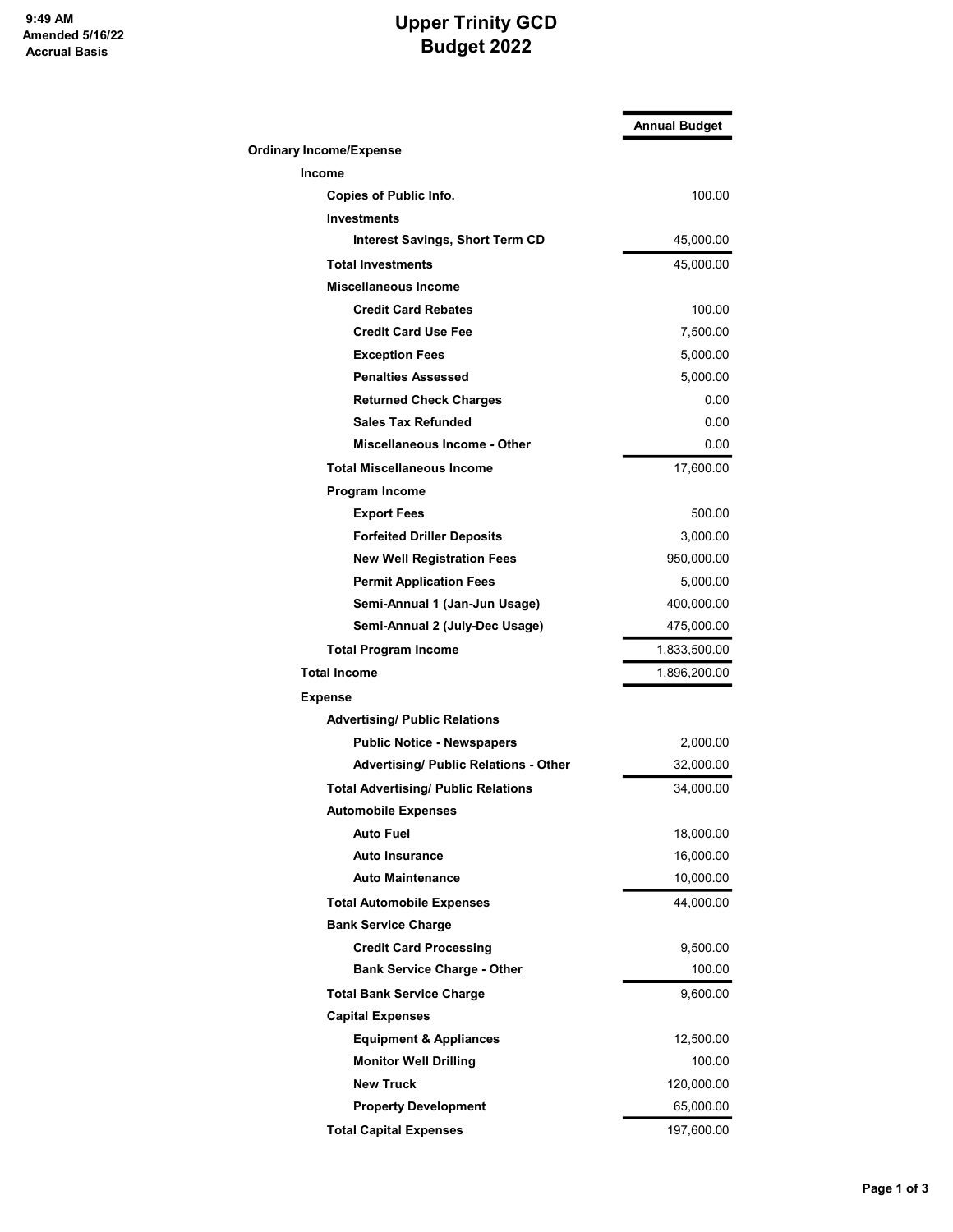## Upper Trinity GCD Budget 2022

|                                           | <b>Annual Budget</b> |
|-------------------------------------------|----------------------|
| <b>Insurance Expense</b>                  |                      |
| <b>Employee Surety Bonds</b>              | 5,000.00             |
| <b>Gen Liability/Property Coverage</b>    | 5,300.00             |
| Liability, D & O, and Bond                | 3,000.00             |
| <b>Total Insurance Expense</b>            | 13,300.00            |
| <b>Miscellaneous Expense</b>              |                      |
| Dues & Fees                               | 7,500.00             |
| <b>Exception Fee Expense</b>              | 2,500.00             |
| <b>Miscellaneous Expense-Other</b>        | 10,000.00            |
| <b>Total Miscellaneous Expense</b>        | 20,000.00            |
| <b>Operations</b>                         |                      |
| <b>Field Expense</b>                      |                      |
| <b>Field Equipment</b>                    | 10,000.00            |
| <b>Monitoring Well Program</b>            | 40,000.00            |
| <b>Field Expense - Other</b>              | 2,000.00             |
| <b>Total Field Expense</b>                | 52,000.00            |
| <b>Office Expense</b>                     |                      |
| <b>Computer Software &amp; Hardware</b>   | 28,000.00            |
| Database - annual cost                    | 9,700.00             |
| <b>DSL/ Cable Internet</b>                | 3,000.00             |
| <b>Equipment Repair &amp; Maintenance</b> | 3,000.00             |
| <b>Kitchen Supplies</b>                   | 5,000.00             |
| <b>Office Equipment</b>                   | 5,000.00             |
| <b>Office Furniture</b>                   | 10,000.00            |
| <b>Post Office Box Rental</b>             | 300.00               |
| Postage                                   | 2,500.00             |
| <b>Printer Equipment and Service</b>      | 4,000.00             |
| <b>Supplies</b>                           | 4,000.00             |
| Telephone                                 | 10,000.00            |
| <b>Utilities</b>                          | 8,500.00             |
| <b>Office Expense - Other</b>             | 5,000.00             |
| <b>Total Office Expense</b>               | 98,000.00            |
| <b>Total Operations</b>                   | 150,000.00           |
| <b>Other Expenses</b>                     |                      |
| <b>GMA 8 Contributions</b>                | 10,000.00            |
| <b>Total Other Expenses</b>               | 10,000.00            |